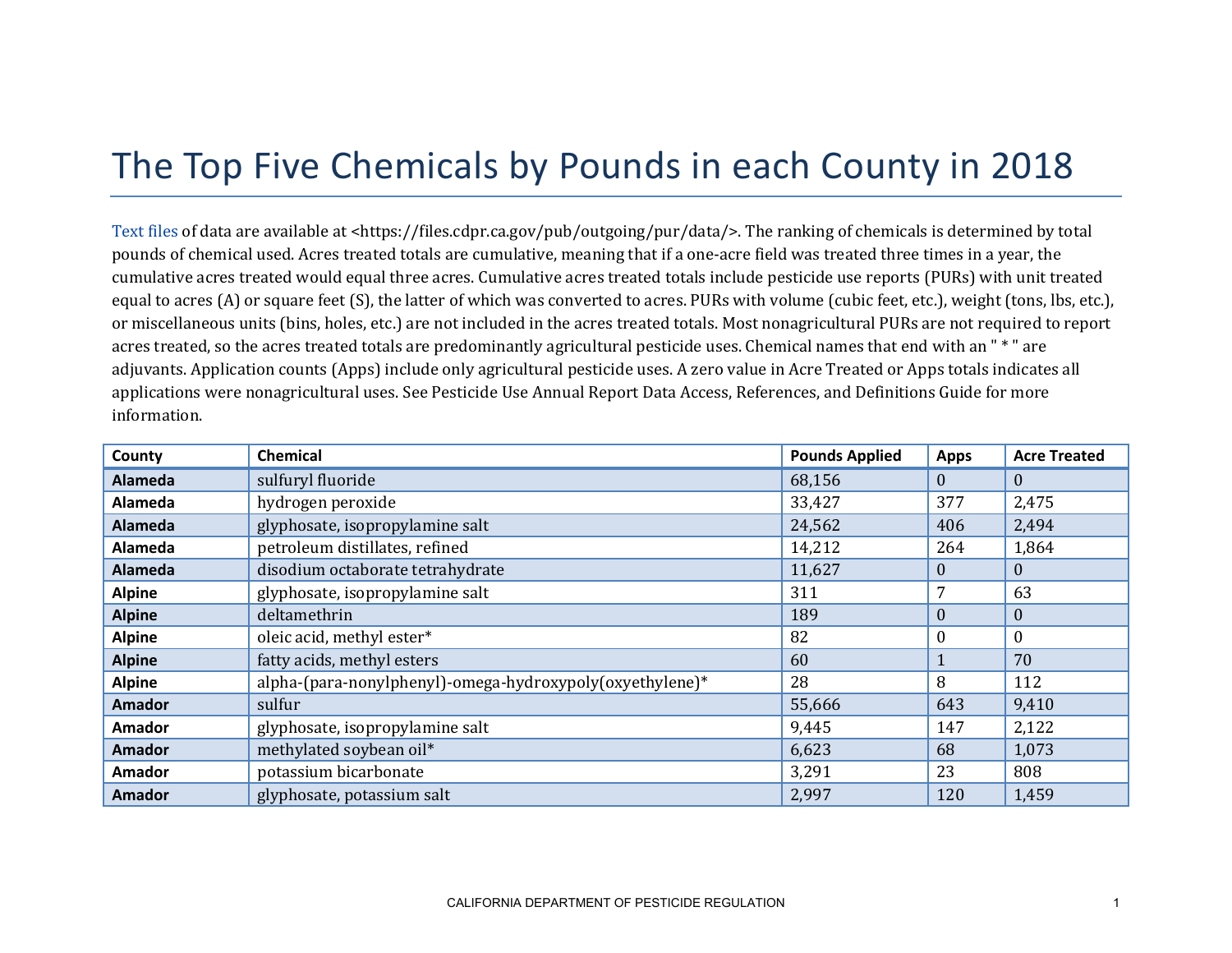| County              | Chemical                        | <b>Pounds Applied</b> | <b>Apps</b>  | <b>Acre Treated</b> |
|---------------------|---------------------------------|-----------------------|--------------|---------------------|
| <b>Butte</b>        | propanil                        | 312,074               | 771          | 60,037              |
| <b>Butte</b>        | copper hydroxide                | 285,164               | 1,865        | 79,151              |
| <b>Butte</b>        | 1,3-dichloropropene             | 274,528               | 16           | 828                 |
| <b>Butte</b>        | mineral oil                     | 185,096               | 1,037        | 53,571              |
| <b>Butte</b>        | copper sulfate (pentahydrate)   | 156,373               | 167          | 11,723              |
| <b>Calaveras</b>    | glyphosate, isopropylamine salt | 29,004                | 98           | 887                 |
| <b>Calaveras</b>    | sulfur                          | 7,980                 | 184          | 1,586               |
| <b>Calaveras</b>    | methylated soybean oil*         | 7,440                 | 87           | 1,843               |
| <b>Calaveras</b>    | glyphosate, dimethylamine salt  | 3,947                 | 60           | 1,012               |
| <b>Calaveras</b>    | glyphosate, potassium salt      | 2,629                 | 74           | 487                 |
| Colusa              | propanil                        | 505,033               | 1,235        | 90,872              |
| Colusa              | thiobencarb                     | 221,741               | 856          | 65,128              |
| Colusa              | mineral oil                     | 206,066               | 510          | 32,775              |
| Colusa              | glyphosate, potassium salt      | 188,468               | 1,644        | 95,711              |
| Colusa              | sulfur                          | 181,739               | 183          | 16,038              |
| <b>Contra Costa</b> | sulfur                          | 187,960               | 724          | 14,400              |
| <b>Contra Costa</b> | glyphosate, isopropylamine salt | 32,051                | 121          | 4,924               |
| <b>Contra Costa</b> | glyphosate, potassium salt      | 31,021                | 406          | 15,409              |
| <b>Contra Costa</b> | endothall, dipotassium salt     | 21,205                | $\mathbf{0}$ | 12                  |
| <b>Contra Costa</b> | mineral oil                     | 17,166                | 504          | 6,538               |
| <b>Del Norte</b>    | 1,3-dichloropropene             | 92,456                | 36           | 357                 |
| <b>Del Norte</b>    | metam-sodium                    | 83,688                | 50           | 267                 |
| <b>Del Norte</b>    | copper hydroxide                | 6,484                 | 679          | 5,145               |
| <b>Del Norte</b>    | chlorothalonil                  | 3,870                 | 615          | 4,797               |
| <b>Del Norte</b>    | triclopyr, butoxyethyl ester    | 2,178                 | 69           | 759                 |
| <b>El Dorado</b>    | mineral oil                     | 36,615                | 573          | 4,315               |
| <b>El Dorado</b>    | sulfur                          | 25,603                | 691          | 6,133               |
| <b>El Dorado</b>    | glyphosate, isopropylamine salt | 17,756                | 348          | 2,857               |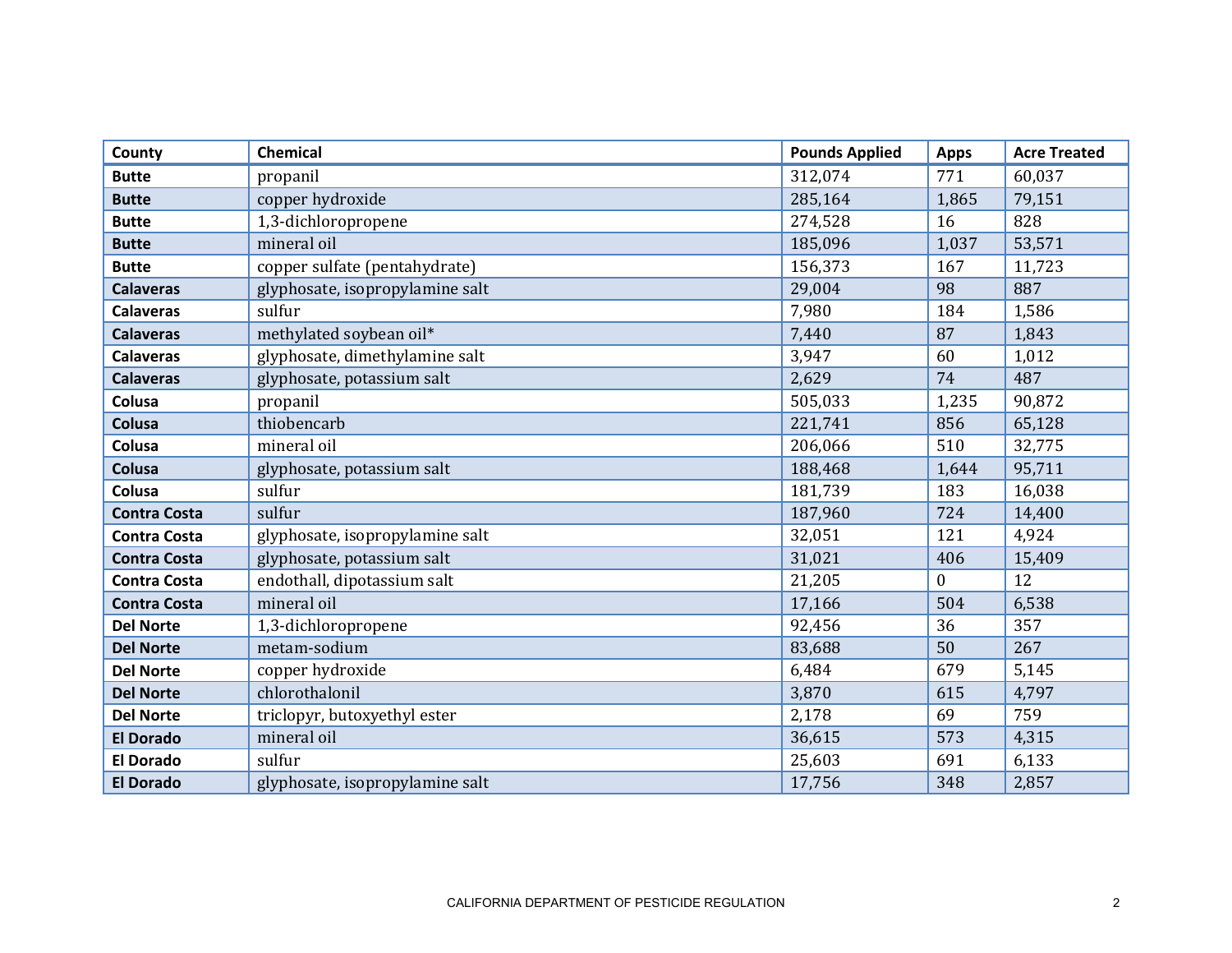| County           | <b>Chemical</b>                               | <b>Pounds Applied</b> | <b>Apps</b>      | <b>Acre Treated</b> |
|------------------|-----------------------------------------------|-----------------------|------------------|---------------------|
| <b>El Dorado</b> | glyphosate, dimethylamine salt                | 13,507                | 191              | 2,259               |
| <b>El Dorado</b> | methylated soybean oil*                       | 11,860                | 113              | 1,847               |
| Fresno           | sulfur                                        | 10,210,883            | 24,471           | 1,127,289           |
| <b>Fresno</b>    | mineral oil                                   | 6,029,039             | 13,695           | 586,596             |
| Fresno           | petroleum oil, unclassified                   | 2,880,788             | 4,205            | 226,777             |
| Fresno           | potassium n-methyldithiocarbamate             | 2,192,883             | 282              | 10,248              |
| Fresno           | 1,3-dichloropropene                           | 1,783,127             | 374              | 6,504               |
| Glenn            | propanil                                      | 308,846               | 1,055            | 61,346              |
| Glenn            | copper sulfate (pentahydrate)                 | 194,679               | 234              | 15,066              |
| Glenn            | copper hydroxide                              | 144,017               | 1,036            | 41,469              |
| Glenn            | glyphosate, isopropylamine salt               | 131,275               | 1,661            | 62,134              |
| Glenn            | methylated soybean oil*                       | 117,123               | 3,290            | 170,793             |
| <b>Humboldt</b>  | methylated soybean oil*                       | 10,427                | 220              | 5,435               |
| <b>Humboldt</b>  | triclopyr, butoxyethyl ester                  | 6,288                 | 134              | 2,373               |
| <b>Humboldt</b>  | imazapyr, isopropylamine salt                 | 5,183                 | 341              | 11,680              |
| <b>Humboldt</b>  | metam-sodium                                  | 4,554                 | $\boldsymbol{0}$ | $\overline{0}$      |
| <b>Humboldt</b>  | borax                                         | 3,621                 | $\overline{0}$   | $\theta$            |
| <b>Imperial</b>  | sulfur                                        | 1,618,408             | 1,905            | 98,050              |
| <b>Imperial</b>  | 1,3-dichloropropene                           | 523,040               | 100              | 5,498               |
| Imperial         | pendimethalin                                 | 293,547               | 2,574            | 163,457             |
| Imperial         | glyphosate, isopropylamine salt               | 287,215               | 842              | 45,934              |
| <b>Imperial</b>  | kaolin                                        | 211,834               | 145              | 4,415               |
| Inyo             | oleic acid, methyl ester*                     | 5,983                 | $\mathbf{1}$     | 130                 |
| Inyo             | triclopyr, butoxyethyl ester                  | 2,571                 | $\mathbf{1}$     | 5                   |
| Inyo             | glyphosate, isopropylamine salt               | 1,454                 | $\overline{4}$   | 243                 |
| Inyo             | tall oil fatty acids*                         | 1,358                 | $\mathbf{1}$     | 165                 |
| Inyo             | alpha-undecyl-omega-hydroxypoly(oxyethylene)* | 1,330                 | 7                | 162                 |
| <b>Kern</b>      | mineral oil                                   | 5,356,288             | 8,156            | 506,131             |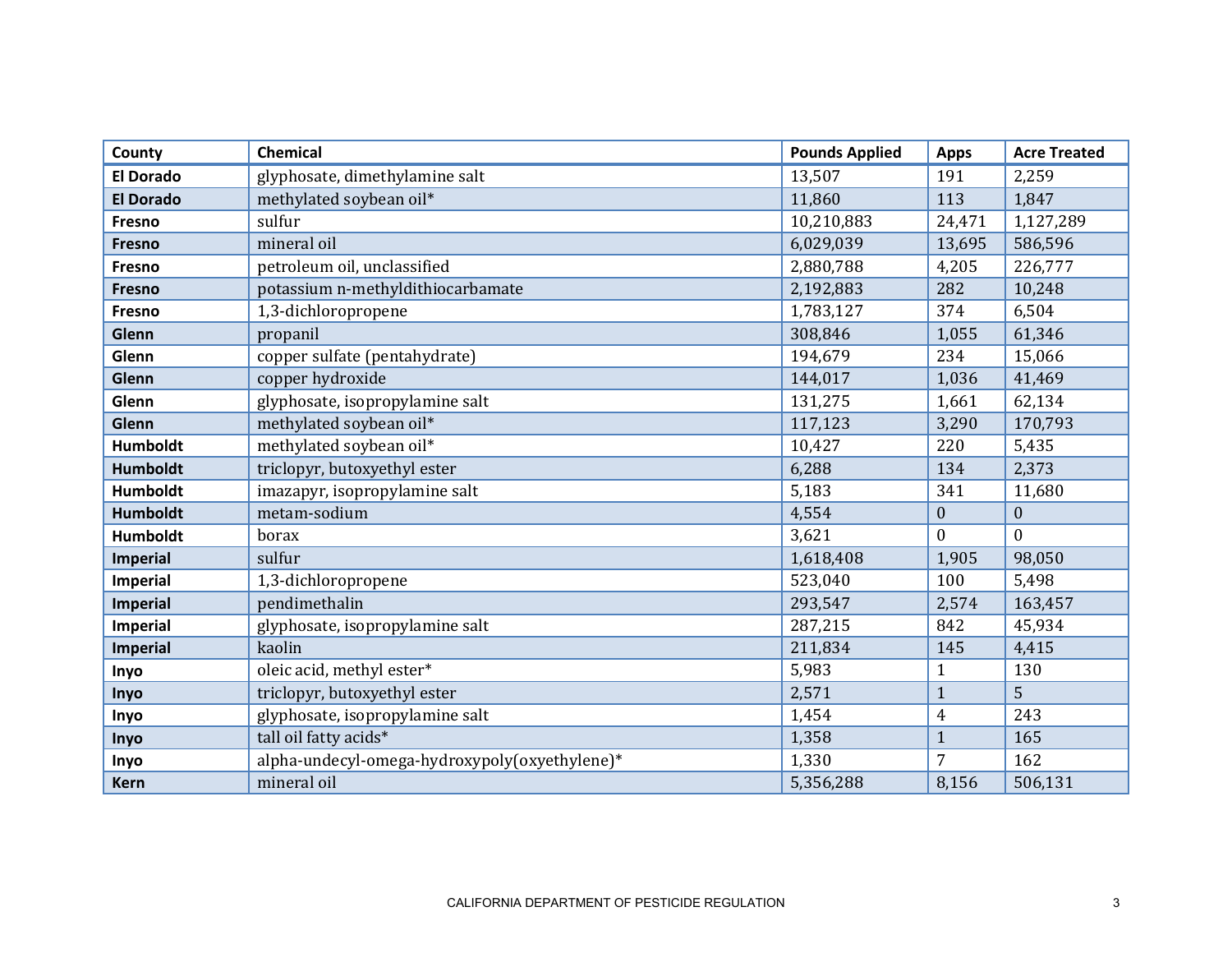| County             | Chemical                          | <b>Pounds Applied</b> | <b>Apps</b>      | <b>Acre Treated</b> |
|--------------------|-----------------------------------|-----------------------|------------------|---------------------|
| <b>Kern</b>        | sulfur                            | 4,599,018             | 12,328           | 785,163             |
| <b>Kern</b>        | potassium n-methyldithiocarbamate | 2,261,932             | 185              | 11,154              |
| <b>Kern</b>        | petroleum oil, unclassified       | 2,180,148             | 1,625            | 140,320             |
| <b>Kern</b>        | 1,3-dichloropropene               | 1,899,941             | 243              | 7,891               |
| <b>Kings</b>       | sulfur                            | 2,222,924             | 1,715            | 131,732             |
| <b>Kings</b>       | mineral oil                       | 698,705               | 1,871            | 103,747             |
| <b>Kings</b>       | potassium n-methyldithiocarbamate | 538,856               | 53               | 3,975               |
| <b>Kings</b>       | vegetable oil*                    | 405,940               | 1,645            | 336,616             |
| <b>Kings</b>       | glyphosate, potassium salt        | 365,882               | 2,508            | 223,395             |
| Lake               | sulfur                            | 302,884               | 1,730            | 38,510              |
| Lake               | mineral oil                       | 222,035               | 806              | 13,257              |
| Lake               | lime-sulfur                       | 79,152                | 140              | 2,729               |
| Lake               | glyphosate, isopropylamine salt   | 13,859                | 498              | 4,617               |
| Lake               | petroleum distillates, refined    | 11,102                | 63               | 1,090               |
| Lassen             | methyl bromide                    | 31,202                | 6                | 144                 |
| Lassen             | chloropicrin                      | 22,146                | 6                | 144                 |
| Lassen             | hexazinone                        | 6,372                 | 51               | 2,841               |
| Lassen             | glyphosate, isopropylamine salt   | 5,151                 | 61               | 2,907               |
| Lassen             | glyphosate, dimethylamine salt    | 3,688                 | 42               | 1,457               |
| <b>Los Angeles</b> | sulfuryl fluoride                 | 757,733               | $\boldsymbol{0}$ | $\overline{0}$      |
| <b>Los Angeles</b> | potassium n-methyldithiocarbamate | 494,700               | 16               | 1,401               |
| <b>Los Angeles</b> | glyphosate, isopropylamine salt   | 131,746               | 738              | 2,025               |
| <b>Los Angeles</b> | methyl bromide                    | 129,789               | $\boldsymbol{0}$ | $\boldsymbol{0}$    |
| <b>Los Angeles</b> | sodium bromide                    | 69,845                | $\boldsymbol{0}$ | $\overline{0}$      |
| <b>Madera</b>      | sulfur                            | 3,263,090             | 6,436            | 405,218             |
| <b>Madera</b>      | mineral oil                       | 2,064,957             | 3,627            | 210,068             |
| <b>Madera</b>      | 1,3-dichloropropene               | 655,448               | 53               | 1,982               |
| <b>Madera</b>      | petroleum oil, unclassified       | 596,122               | 940              | 53,741              |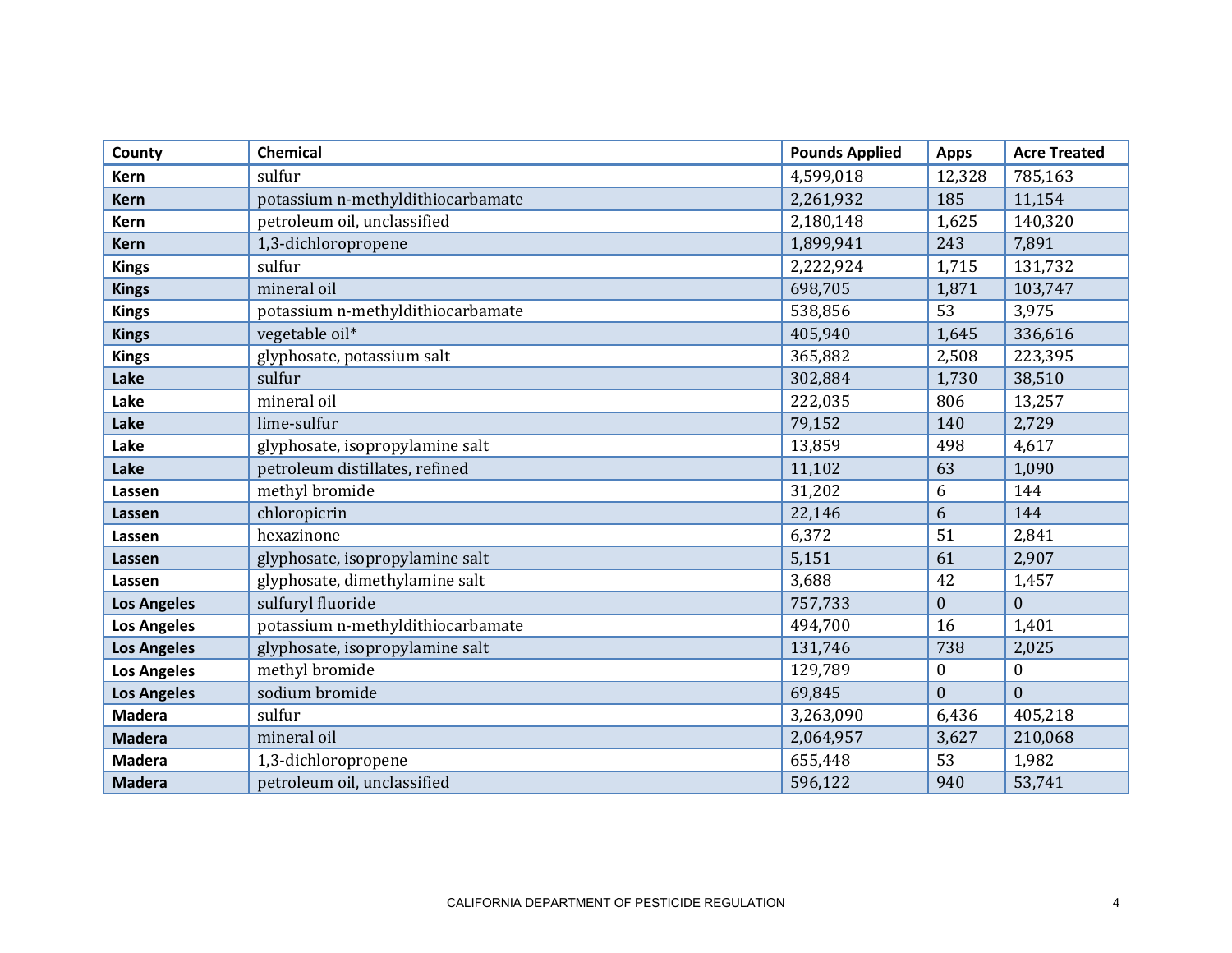| County           | <b>Chemical</b>                      | <b>Pounds Applied</b> | <b>Apps</b>      | <b>Acre Treated</b> |
|------------------|--------------------------------------|-----------------------|------------------|---------------------|
| <b>Madera</b>    | glyphosate, potassium salt           | 447,648               | 5,203            | 230,425             |
| <b>Marin</b>     | potassium phosphite                  | 19,088                | $\boldsymbol{0}$ | $\mathbf{0}$        |
| <b>Marin</b>     | sulfuryl fluoride                    | 11,503                | $\theta$         | $\theta$            |
| <b>Marin</b>     | kaolin                               | 4,119                 | 41               | 206                 |
| <b>Marin</b>     | copper citrate chelate               | 3,269                 | $\boldsymbol{0}$ | $\mathbf{0}$        |
| <b>Marin</b>     | copper gluconate chelate             | 3,167                 | $\boldsymbol{0}$ | $\boldsymbol{0}$    |
| <b>Mariposa</b>  | glyphosate, isopropylamine salt      | 1,684                 | 50               | 334                 |
| <b>Mariposa</b>  | borax                                | 1,018                 | $\boldsymbol{0}$ | $\boldsymbol{0}$    |
| <b>Mariposa</b>  | metam-sodium                         | 824                   | $\boldsymbol{0}$ | $\theta$            |
| <b>Mariposa</b>  | methylated soybean oil*              | 648                   | $\overline{4}$   | 205                 |
| <b>Mariposa</b>  | triclopyr, triethylamine salt        | 428                   | 7                | 266                 |
| <b>Mendocino</b> | copper ethanolamine complexes, mixed | 1,392,925             | $\mathbf{1}$     | 55                  |
| <b>Mendocino</b> | sulfur                               | 457,000               | 3,436            | 65,063              |
| <b>Mendocino</b> | mineral oil                          | 111,878               | 356              | 8,127               |
| <b>Mendocino</b> | petroleum distillates, refined       | 36,136                | 229              | 4,027               |
| <b>Mendocino</b> | octhilinone                          | 29,189                | $\Omega$         | $\theta$            |
| <b>Merced</b>    | sulfur                               | 2,121,091             | 2,294            | 143,222             |
| <b>Merced</b>    | mineral oil                          | 1,113,024             | 3,117            | 170,003             |
| <b>Merced</b>    | 1,3-dichloropropene                  | 1,044,732             | 371              | 8,512               |
| <b>Merced</b>    | potassium n-methyldithiocarbamate    | 852,750               | 152              | 4,048               |
| <b>Merced</b>    | glyphosate, potassium salt           | 446,919               | 5,263            | 240,775             |
| <b>Modoc</b>     | 1,3-dichloropropene                  | 29,552                | 5                | 173                 |
| <b>Modoc</b>     | metam-sodium                         | 23,546                | 3                | 150                 |
| <b>Modoc</b>     | methylated soybean oil*              | 19,599                | 892              | 56,209              |
| <b>Modoc</b>     | glyphosate, potassium salt           | 10,085                | 104              | 6,821               |
| <b>Modoc</b>     | metribuzin                           | 7,563                 | 203              | 13,321              |
| Mono             | diuron                               | 2,664                 | 25               | 2,209               |
| <b>Mono</b>      | pendimethalin                        | 1,674                 | 13               | 1,001               |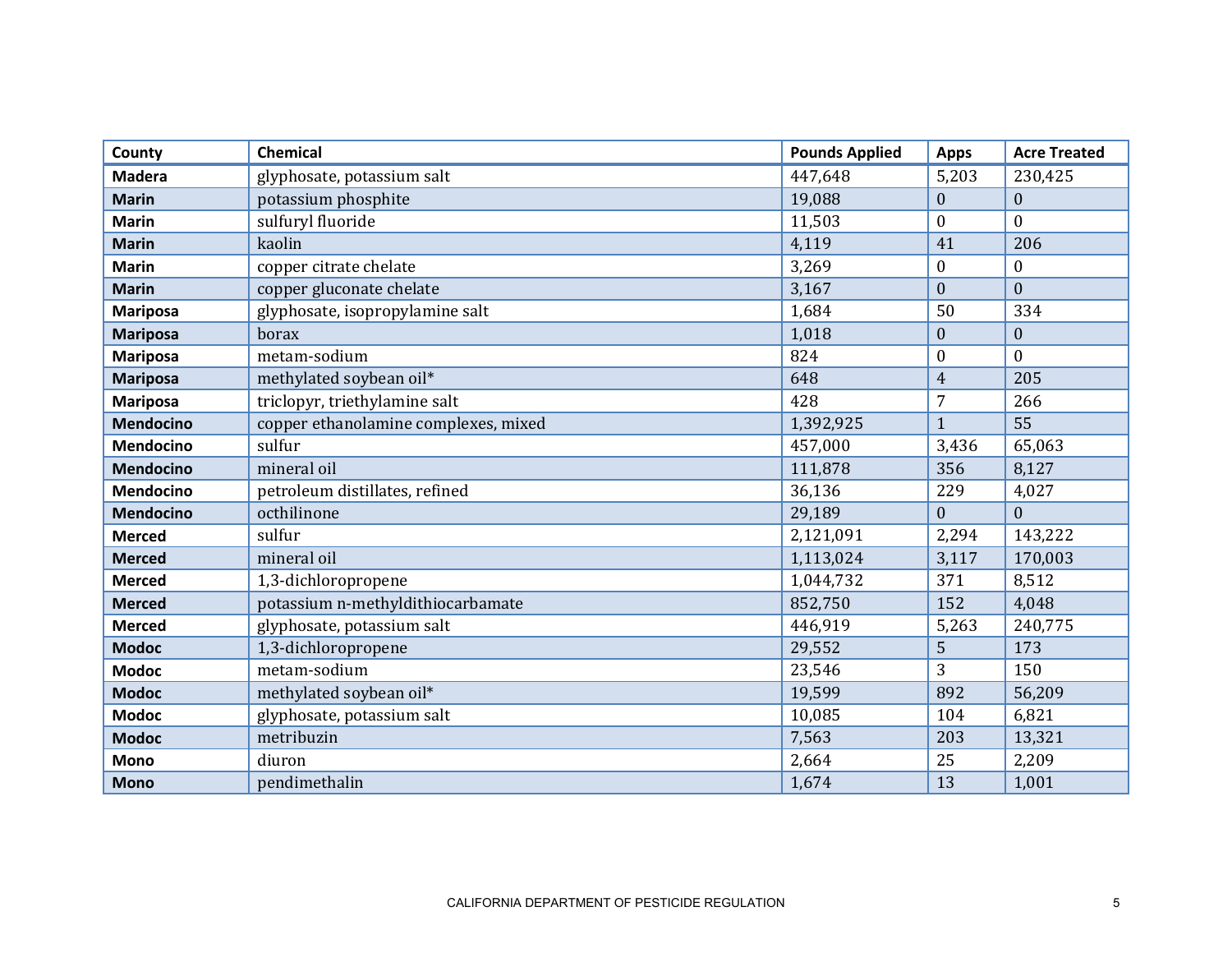| County          | Chemical                             | <b>Pounds Applied</b> | <b>Apps</b>      | <b>Acre Treated</b> |
|-----------------|--------------------------------------|-----------------------|------------------|---------------------|
| Mono            | paraquat dichloride                  | 1,307                 | 29               | 2,564               |
| <b>Mono</b>     | oleic acid, methyl ester*            | 1,235                 | 10               | 939                 |
| <b>Mono</b>     | glyphosate, isopropylamine salt      | 1,166                 | 7                | 600                 |
| <b>Monterey</b> | chloropicrin                         | 1,571,206             | 290              | 6,057               |
| <b>Monterey</b> | sulfur                               | 1,167,477             | 11,086           | 245,788             |
| <b>Monterey</b> | petroleum distillates, refined       | 568,254               | 2,181            | 96,108              |
| <b>Monterey</b> | 1,3-dichloropropene                  | 488,919               | 268              | 6,271               |
| <b>Monterey</b> | potassium phosphite                  | 343,745               | 10,260           | 118,777             |
| <b>Napa</b>     | sulfur                               | 1,008,569             | 18,350           | 179,494             |
| <b>Napa</b>     | mineral oil                          | 132,824               | 5,032            | 39,171              |
| <b>Napa</b>     | kaolin                               | 43,763                | 492              | 6,287               |
| <b>Napa</b>     | sodium carbonate peroxyhydrate       | 43,667                | $\mathbf{0}$     | 40                  |
| <b>Napa</b>     | glyphosate, potassium salt           | 33,769                | 3,046            | 19,407              |
| <b>Nevada</b>   | sulfur                               | 17,420                | 145              | 2,019               |
| <b>Nevada</b>   | glyphosate, isopropylamine salt      | 7,330                 | 46               | 424                 |
| <b>Nevada</b>   | copper ethanolamine complexes, mixed | 4,289                 | $\overline{4}$   | 43                  |
| <b>Nevada</b>   | endothall, dipotassium salt          | 3,900                 | $\boldsymbol{0}$ | 7                   |
| <b>Nevada</b>   | copper triethanolamine complex       | 2,904                 | 5                | $\mathbf{1}$        |
| Orange          | sulfuryl fluoride                    | 353,699               | $\mathbf{0}$     | $\theta$            |
| Orange          | glyphosate, isopropylamine salt      | 200,320               | 889              | 3,705               |
| Orange          | petroleum oil, paraffin based        | 132,913               | $\overline{0}$   | $\Omega$            |
| <b>Orange</b>   | mineral oil                          | 97,979                | 255              | 1,726               |
| Orange          | ammonium sulfate                     | 97,226                | 3                | 80                  |
| <b>Placer</b>   | copper sulfate (pentahydrate)        | 63,355                | 77               | 4,545               |
| Placer          | 1,3-dichloropropene                  | 56,661                | $\mathbf{1}$     | 171                 |
| <b>Placer</b>   | propanil                             | 38,405                | 130              | 7,128               |
| <b>Placer</b>   | naled                                | 24,849                | $\boldsymbol{0}$ | $\overline{0}$      |
| <b>Placer</b>   | chlorantraniliprole                  | 23,096                | 10               | 587                 |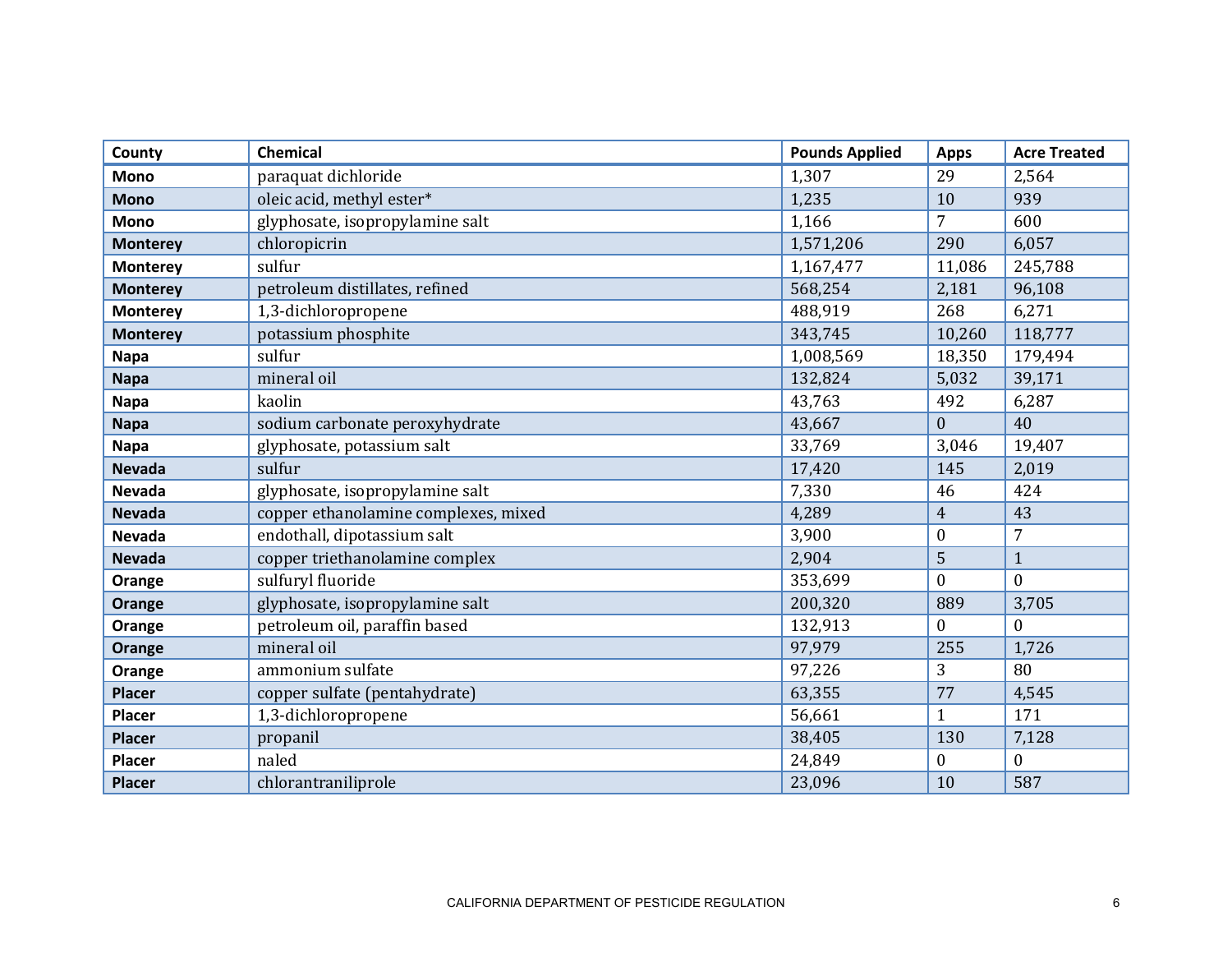| County            | Chemical                                                 | <b>Pounds Applied</b> | <b>Apps</b>      | <b>Acre Treated</b> |
|-------------------|----------------------------------------------------------|-----------------------|------------------|---------------------|
| <b>Plumas</b>     | methylated soybean oil*                                  | 8,581                 | 92               | 4,094               |
| <b>Plumas</b>     | glyphosate, dimethylamine salt                           | 6,785                 | 68               | 3,251               |
| <b>Plumas</b>     | glyphosate, isopropylamine salt                          | 2,783                 | 18               | 501                 |
| <b>Plumas</b>     | alpha-(para-nonylphenyl)-omega-hydroxypoly(oxyethylene)* | 1,551                 | 97               | 5,479               |
| <b>Plumas</b>     | pendimethalin                                            | 1,373                 | $\mathbf{0}$     | $\boldsymbol{0}$    |
| <b>Riverside</b>  | metam-sodium                                             | 490,101               | 109              | 2,303               |
| <b>Riverside</b>  | sulfur                                                   | 384,817               | 2,770            | 78,244              |
| <b>Riverside</b>  | glyphosate, isopropylamine salt                          | 232,914               | 5,051            | 105,941             |
| <b>Riverside</b>  | mineral oil                                              | 209,785               | 2,409            | 57,338              |
| <b>Riverside</b>  | kaolin                                                   | 160,341               | 116              | 4,051               |
| Sacramento        | sulfur                                                   | 3,398,350             | 4,094            | 265,141             |
| <b>Sacramento</b> | mineral oil                                              | 643,943               | 1,020            | 44,634              |
| Sacramento        | 1,3-dichloropropene                                      | 95,495                | $\overline{4}$   | 288                 |
| <b>Sacramento</b> | glyphosate, isopropylamine salt                          | 94,125                | 950              | 29,702              |
| Sacramento        | glyphosate, potassium salt                               | 81,208                | 1,182            | 37,403              |
| <b>San Benito</b> | potassium n-methyldithiocarbamate                        | 152,799               | 43               | 647                 |
| <b>San Benito</b> | sulfur                                                   | 79,656                | 1,382            | 14,273              |
| <b>San Benito</b> | 1,3-dichloropropene                                      | 32,402                | $\overline{7}$   | 104                 |
| <b>San Benito</b> | potassium phosphite                                      | 29,350                | 1,363            | 10,172              |
| <b>San Benito</b> | petroleum distillates, refined                           | 28,511                | 173              | 5,373               |
| San Bernardino    | sodium chlorate                                          | 118,915               | $\bf{0}$         | $\boldsymbol{0}$    |
| San Bernardino    | sulfuryl fluoride                                        | 66,302                | $\mathbf{0}$     | $\mathbf{0}$        |
| San Bernardino    | glyphosate, isopropylamine salt                          | 62,997                | 570              | 6,664               |
| San Bernardino    | glyphosate, potassium salt                               | 18,993                | 551              | 74,406              |
| San Bernardino    | boric acid                                               | 16,248                | $\boldsymbol{0}$ | $\boldsymbol{0}$    |
| <b>San Diego</b>  | sulfuryl fluoride                                        | 419,907               | $\overline{0}$   | $\overline{0}$      |
| San Diego         | mineral oil                                              | 230,951               | 1,756            | 15,640              |
| <b>San Diego</b>  | glyphosate, isopropylamine salt                          | 121,011               | 5,484            | 20,156              |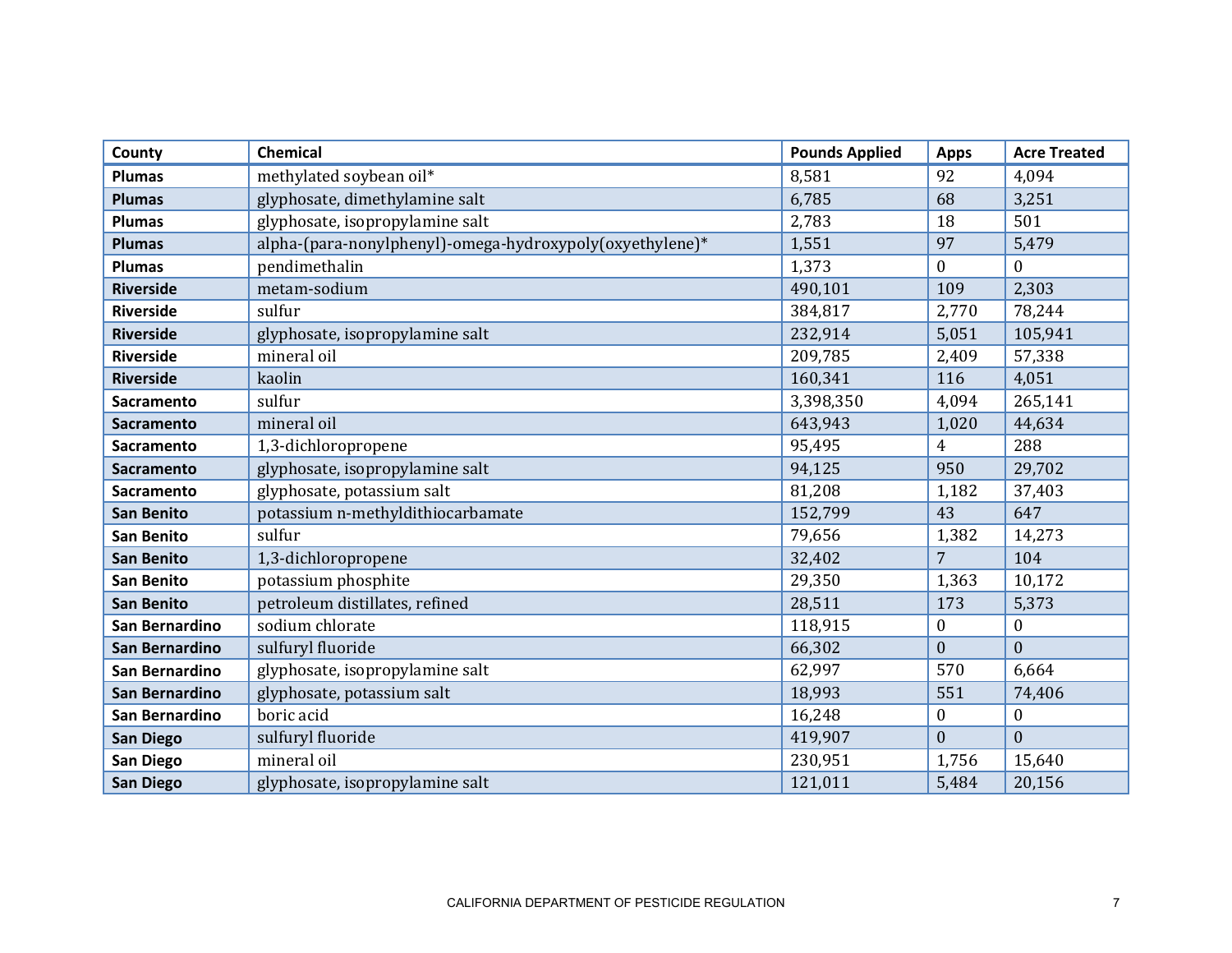| County               | Chemical                                | <b>Pounds Applied</b> | <b>Apps</b>      | <b>Acre Treated</b> |
|----------------------|-----------------------------------------|-----------------------|------------------|---------------------|
| San Diego            | chloropicrin                            | 84,312                | 91               | 800                 |
| <b>San Diego</b>     | dimethylpolysiloxane*                   | 38,866                | 1,007            | 6,534               |
| <b>San Francisco</b> | 1-bromo-3-chloro-5,5-dimethyl hydantoin | 2,089                 | $\boldsymbol{0}$ | $\Omega$            |
| <b>San Francisco</b> | chlorothalonil                          | 1,612                 | $\boldsymbol{0}$ | 301                 |
| <b>San Francisco</b> | glutaraldehyde                          | 1,469                 | $\boldsymbol{0}$ | $\overline{0}$      |
| <b>San Francisco</b> | ethofumesate                            | 1,214                 | $\boldsymbol{0}$ | 231                 |
| <b>San Francisco</b> | potassium phosphite                     | 1,132                 | $\boldsymbol{0}$ | 41                  |
| San Joaquin          | copper                                  | None                  | $\mathbf{1}$     | 22                  |
| San Joaquin          | sulfur                                  | 7,088,105             | 13,351           | 557,180             |
| San Joaquin          | mineral oil                             | 852,038               | 5,693            | 171,664             |
| San Joaquin          | 1,3-dichloropropene                     | 717,571               | 103              | 2,413               |
| San Joaquin          | glyphosate, isopropylamine salt         | 328,223               | 5,517            | 150,921             |
| San Luis Obispo      | sulfur                                  | 648,831               | 3,993            | 172,638             |
| San Luis Obispo      | chloropicrin                            | 643,308               | 109              | 3,421               |
| San Luis Obispo      | sodium bromide                          | 302,121               | $\boldsymbol{0}$ | 1                   |
| San Luis Obispo      | 1,3-dichloropropene                     | 242,792               | 101              | 2,166               |
| San Luis Obispo      | mineral oil                             | 192,282               | 1,516            | 47,791              |
| <b>San Mateo</b>     | sulfuryl fluoride                       | 47,964                | $\mathbf{0}$     | $\mathbf{0}$        |
| <b>San Mateo</b>     | potassium n-methyldithiocarbamate       | 41,698                | 36               | 456                 |
| <b>San Mateo</b>     | potassium phosphite                     | 15,885                | 51               | 579                 |
| <b>San Mateo</b>     | 1,3-dichloropropene                     | 12,663                | 11               | 117                 |
| <b>San Mateo</b>     | pcnb                                    | 10,000                | 25               | 346                 |
| Santa Barbara        | chloropicrin                            | 1,287,488             | 206              | 6,701               |
| Santa Barbara        | sulfur                                  | 977,748               | 5,653            | 192,752             |
| Santa Barbara        | 1,3-dichloropropene                     | 572,342               | 151              | 4,404               |
| Santa Barbara        | potassium n-methyldithiocarbamate       | 308,712               | 31               | 1,293               |
| Santa Barbara        | mineral oil                             | 279,643               | 2,260            | 37,962              |
| Santa Clara          | sulfuryl fluoride                       | 189,883               | $\boldsymbol{0}$ | $\boldsymbol{0}$    |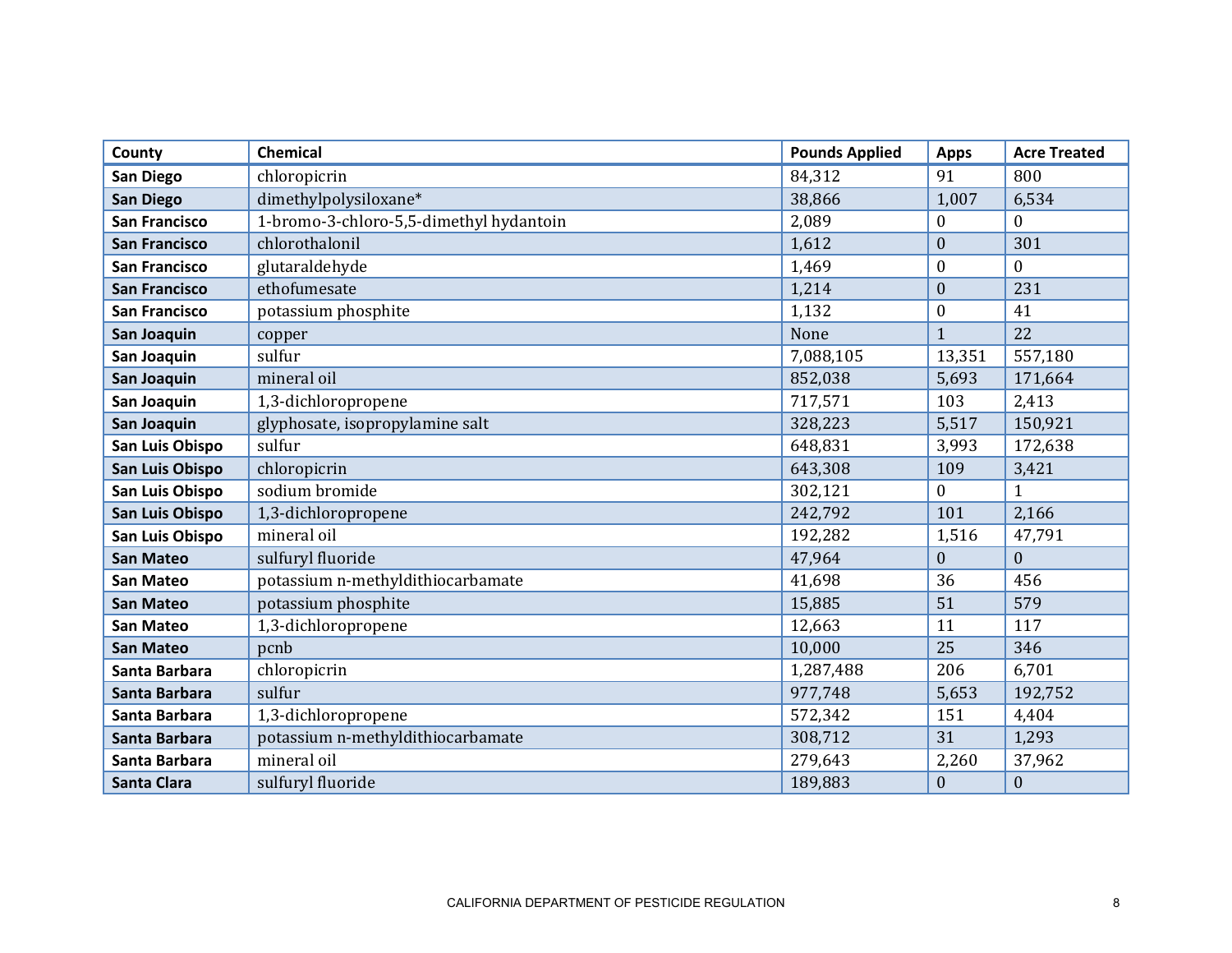| County             | <b>Chemical</b>                   | <b>Pounds Applied</b> | <b>Apps</b>    | <b>Acre Treated</b> |
|--------------------|-----------------------------------|-----------------------|----------------|---------------------|
| <b>Santa Clara</b> | potassium n-methyldithiocarbamate | 169,683               | 41             | 780                 |
| <b>Santa Clara</b> | chloropicrin                      | 65,722                | 40             | 482                 |
| <b>Santa Clara</b> | 1,3-dichloropropene               | 65,427                | 39             | 544                 |
| <b>Santa Clara</b> | sulfur                            | 35,204                | 484            | 6,114               |
| <b>Santa Cruz</b>  | chloropicrin                      | 536,744               | 157            | 1,980               |
| <b>Santa Cruz</b>  | 1,3-dichloropropene               | 209,614               | 142            | 2,535               |
| <b>Santa Cruz</b>  | sulfur                            | 55,244                | 968            | 12,460              |
| <b>Santa Cruz</b>  | lime-sulfur                       | 52,666                | 214            | 2,025               |
| <b>Santa Cruz</b>  | mineral oil                       | 49,032                | 516            | 4,765               |
| <b>Shasta</b>      | copper sulfate (pentahydrate)     | 46,714                | 41             | 3,450               |
| <b>Shasta</b>      | methylated soybean oil*           | 37,813                | 344            | 12,859              |
| <b>Shasta</b>      | methyl bromide                    | 31,978                | 18             | 154                 |
| <b>Shasta</b>      | chloropicrin                      | 29,891                | 17             | 187                 |
| <b>Shasta</b>      | glyphosate, isopropylamine salt   | 25,678                | 236            | 8,606               |
| <b>Sierra</b>      | glyphosate, dimethylamine salt    | 933                   | 10             | 334                 |
| <b>Sierra</b>      | borax                             | 859                   | 13             | 107                 |
| <b>Sierra</b>      | methylated soybean oil*           | 411                   | 14             | 423                 |
| <b>Sierra</b>      | dazomet                           | 318                   | $\overline{0}$ | $\overline{0}$      |
| <b>Sierra</b>      | disodium octaborate tetrahydrate  | 260                   | 24             | 593                 |
| Siskiyou           | methyl bromide                    | 637,813               | 165            | 2,785               |
| Siskiyou           | chloropicrin                      | 356,621               | 165            | 2,785               |
| Siskiyou           | metam-sodium                      | 128,250               | 20             | 772                 |
| Siskiyou           | 1,3-dichloropropene               | 45,102                | 5              | 365                 |
| Siskiyou           | methylated soybean oil*           | 33,701                | 645            | 35,202              |
| <b>Solano</b>      | sulfur                            | 538,075               | 1,549          | 41,416              |
| <b>Solano</b>      | glyphosate, potassium salt        | 127,296               | 1,615          | 74,205              |
| Solano             | mineral oil                       | 126,314               | 392            | 20,707              |
| <b>Solano</b>      | glyphosate, isopropylamine salt   | 69,901                | 675            | 25,384              |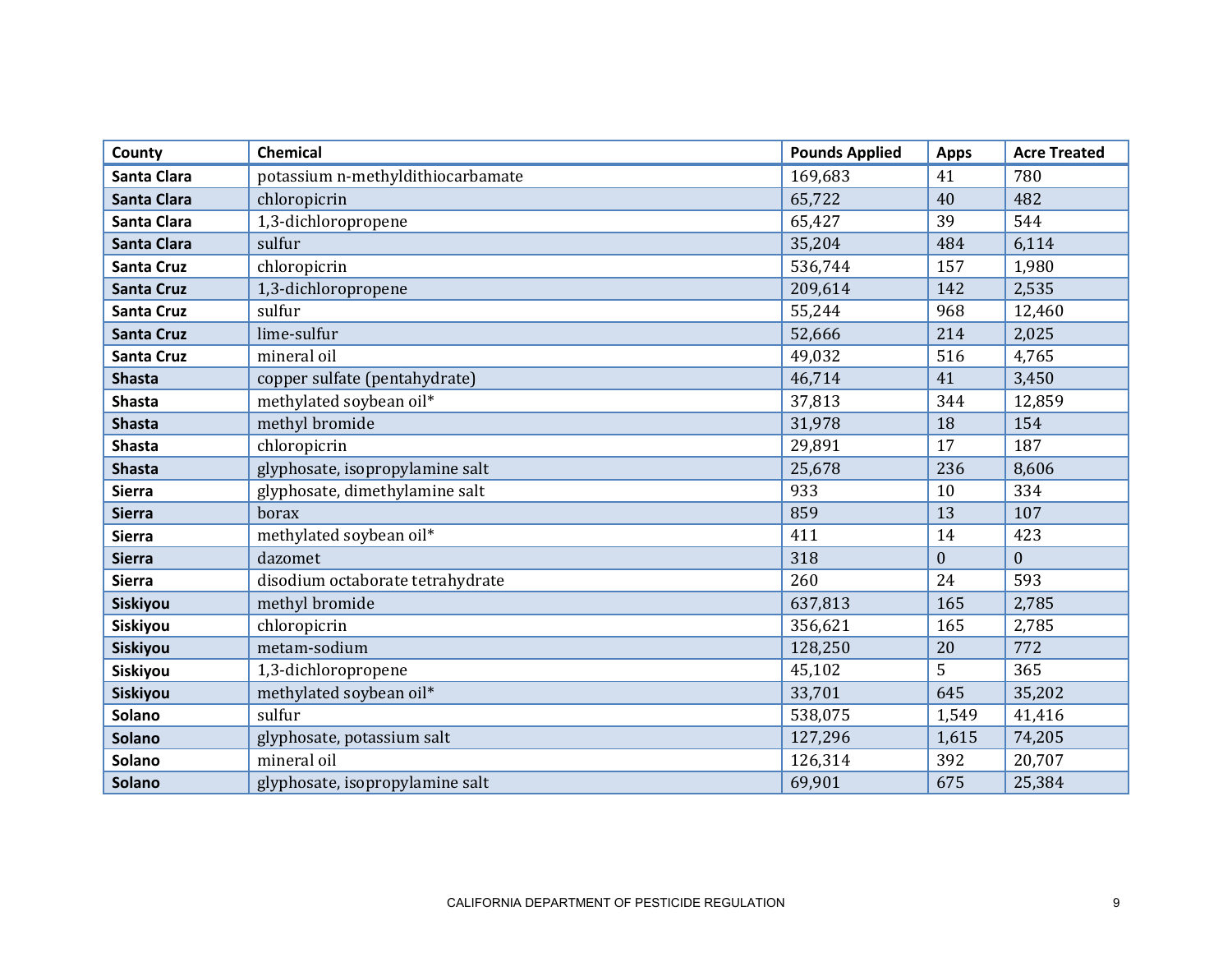| County            | <b>Chemical</b>                                          | <b>Pounds Applied</b> | <b>Apps</b> | <b>Acre Treated</b> |
|-------------------|----------------------------------------------------------|-----------------------|-------------|---------------------|
| <b>Solano</b>     | 1,3-dichloropropene                                      | 50,294                | 5           | 155                 |
| Sonoma            | sulfur                                                   | 1,764,756             | 16,289      | 258,123             |
| Sonoma            | mineral oil                                              | 188,163               | 3,748       | 43,413              |
| Sonoma            | petroleum distillates, refined                           | 88,269                | 820         | 15,518              |
| Sonoma            | glyphosate, potassium salt                               | 49,855                | 2,921       | 33,297              |
| Sonoma            | alpha-(para-nonylphenyl)-omega-hydroxypoly(oxyethylene)* | 34,767                | 5,994       | 88,086              |
| <b>Stanislaus</b> | mineral oil                                              | 1,934,856             | 4,386       | 223,608             |
| <b>Stanislaus</b> | 1,3-dichloropropene                                      | 1,341,921             | 260         | 5,229               |
| <b>Stanislaus</b> | potassium n-methyldithiocarbamate                        | 703,830               | 2,892       | 5,777               |
| <b>Stanislaus</b> | sulfur                                                   | 671,841               | 1,512       | 69,901              |
| <b>Stanislaus</b> | glyphosate, isopropylamine salt                          | 344,631               | 5,423       | 181,154             |
| <b>Sutter</b>     | propanil                                                 | 384,641               | 844         | 72,648              |
| <b>Sutter</b>     | mineral oil                                              | 366,645               | 1,534       | 77,451              |
| <b>Sutter</b>     | 1,3-dichloropropene                                      | 284,536               | 53          | 868                 |
| <b>Sutter</b>     | sulfur                                                   | 250,471               | 269         | 11,954              |
| <b>Sutter</b>     | copper sulfate (pentahydrate)                            | 236,749               | 212         | 17,602              |
| <b>Tehama</b>     | 1,3-dichloropropene                                      | 214,427               | 12          | 646                 |
| <b>Tehama</b>     | copper hydroxide                                         | 191,727               | 1,460       | 45,236              |
| <b>Tehama</b>     | kaolin                                                   | 93,778                | 63          | 2,759               |
| <b>Tehama</b>     | mancozeb                                                 | 65,520                | 1,307       | 37,227              |
| <b>Tehama</b>     | methyl bromide                                           | 62,283                | 12          | 138                 |
| <b>Trinity</b>    | methylated soybean oil*                                  | 6,656                 | 137         | 3,835               |
| <b>Trinity</b>    | glyphosate, dimethylamine salt                           | 5,423                 | 124         | 3,644               |
| <b>Trinity</b>    | oxyfluorfen                                              | 3,693                 | 90          | 2,564               |
| <b>Trinity</b>    | imazapyr, isopropylamine salt                            | 1,512                 | 93          | 3,470               |
| <b>Trinity</b>    | alpha-(para-nonylphenyl)-omega-hydroxypoly(oxyethylene)* | 1,184                 | 137         | 3,835               |
| <b>Tulare</b>     | mineral oil                                              | 5,679,084             | 19,966      | 424,955             |
| <b>Tulare</b>     | calcium hydroxide                                        | 2,890,156             | 6,785       | 130,588             |